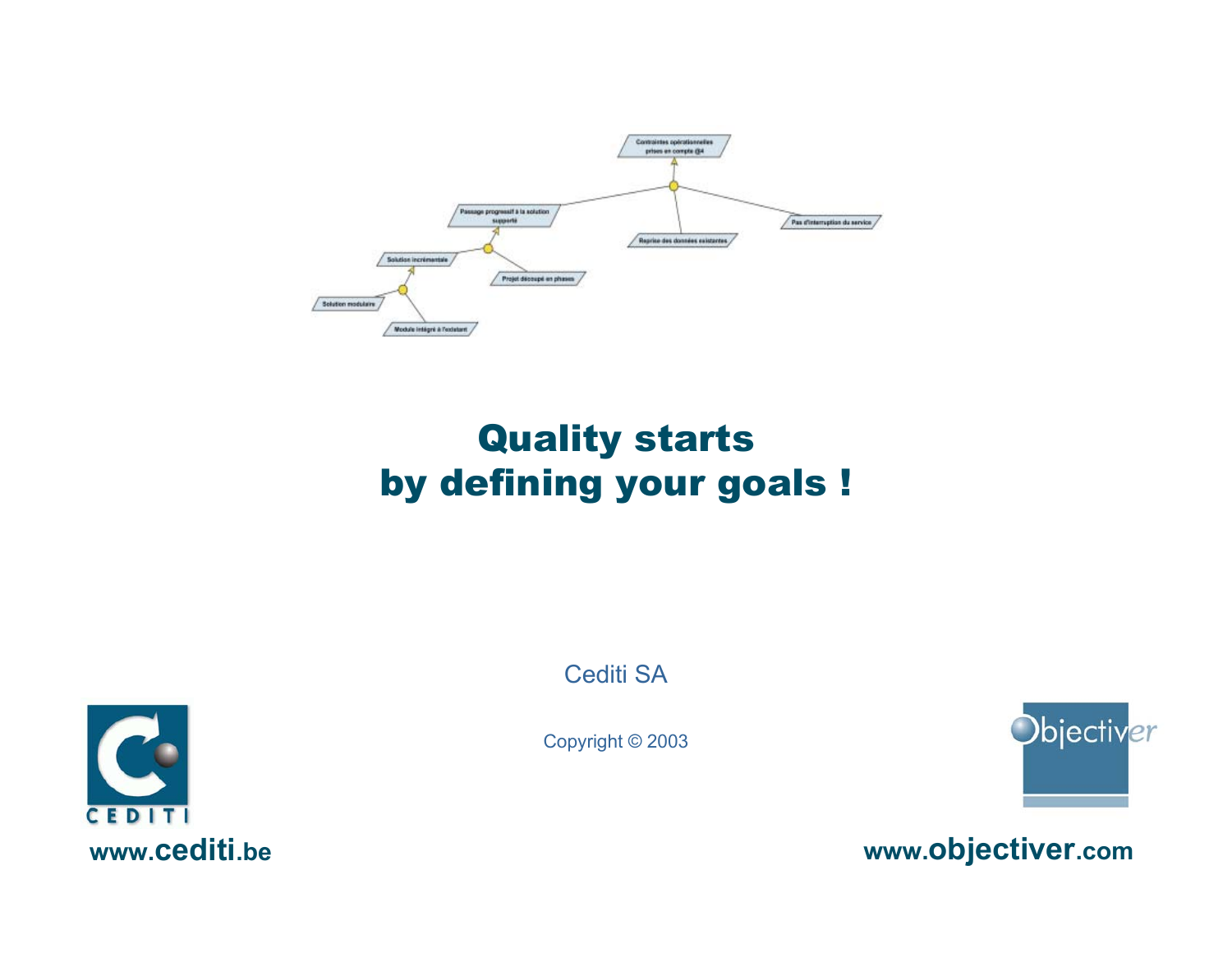# Content

# 1. Why do we need Requirements Engineering ?

- 2. The Objectiver approach
- 3. Deeper inside the Objectiver approach
- 4. References
- 5. Demo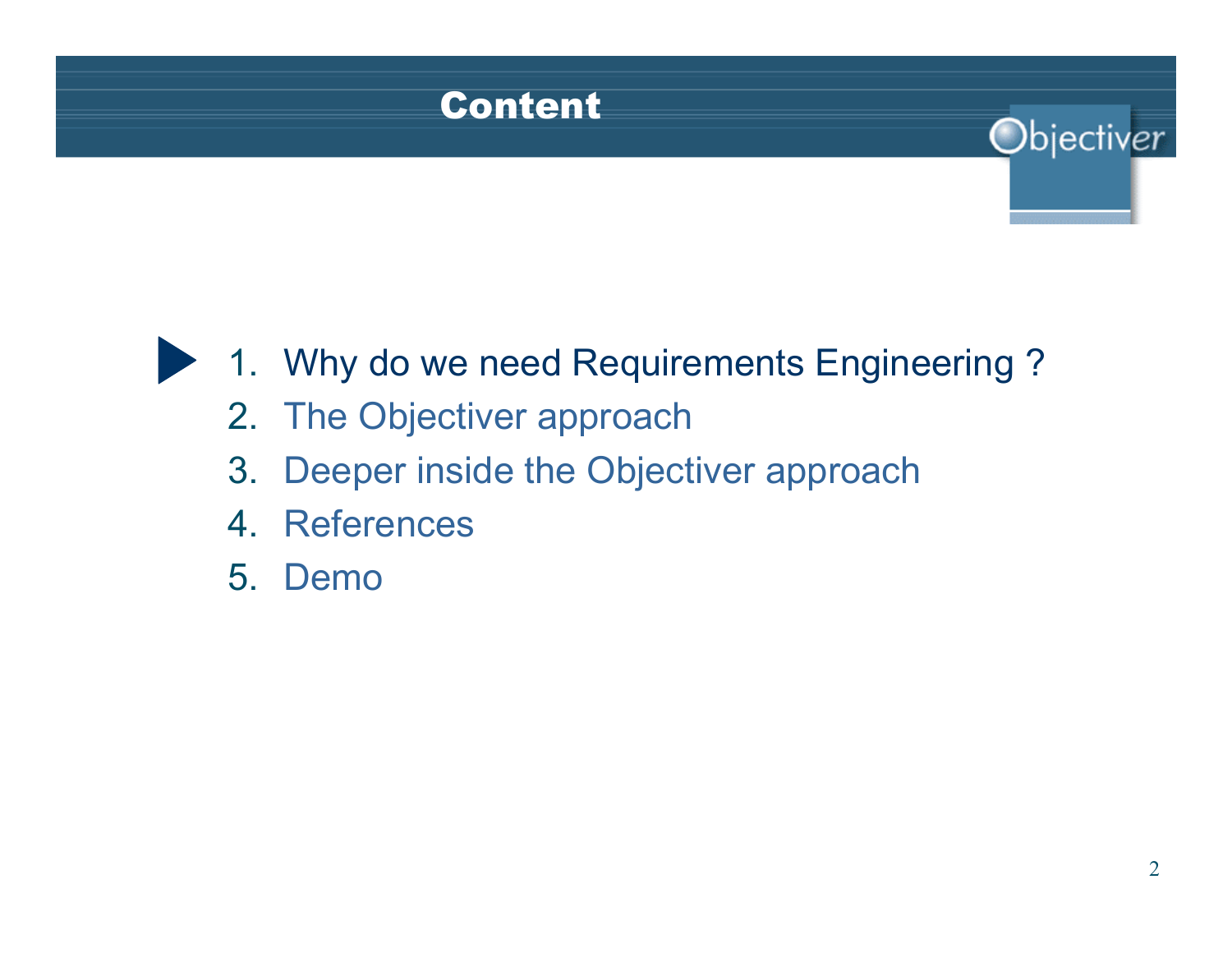#### Requirements Engineering – Why ?

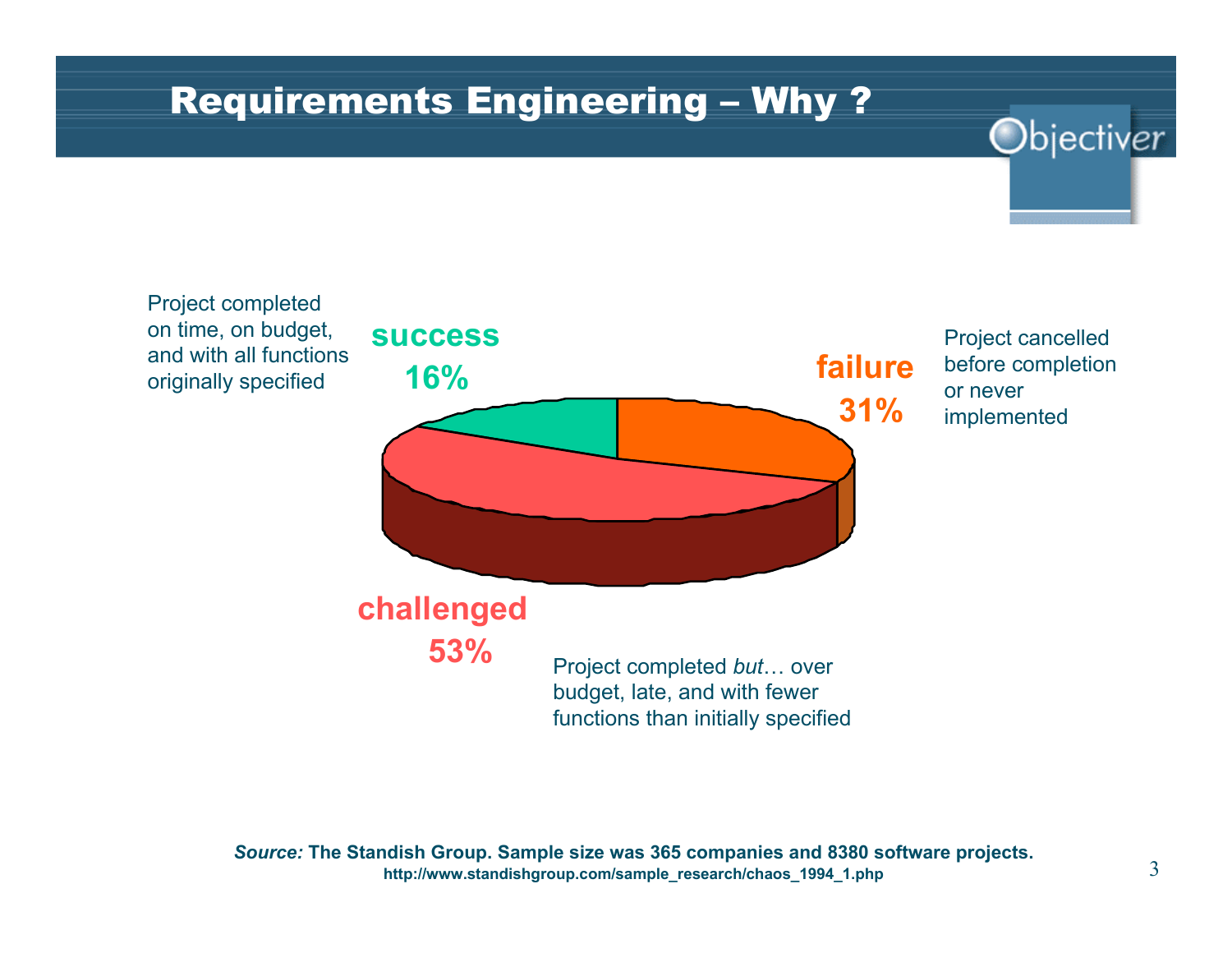#### Top 10 Reasons for Project Failures

# **Lack of User Input 13 % Incomplete Reqs & Specs 12 % Changing Reqs & Specs 11 %** Lack of Executive Support 8 % Technology Incompetence 7 % Lack of Resources 6 % **Unrealistic Expectations 6 % Unclear Objectives 5 %** Unrealistic Time Frames 4 % New Technology 3 %

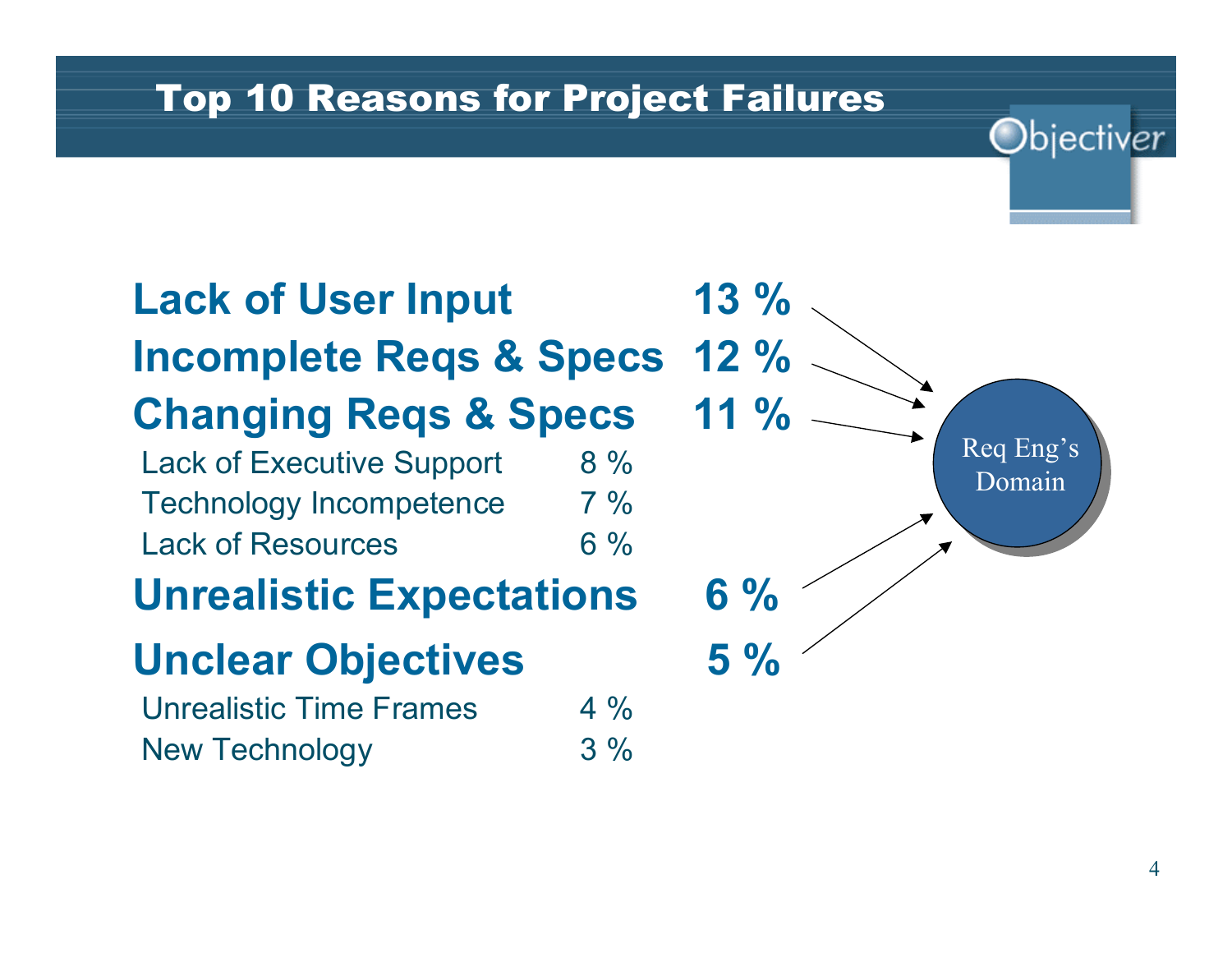

# 1. Why do we need Requirements Engineering ?

- 2. The Objectiver approach
- 3. Deeper inside the Objectiver approach
- 4. References
- 5. Demo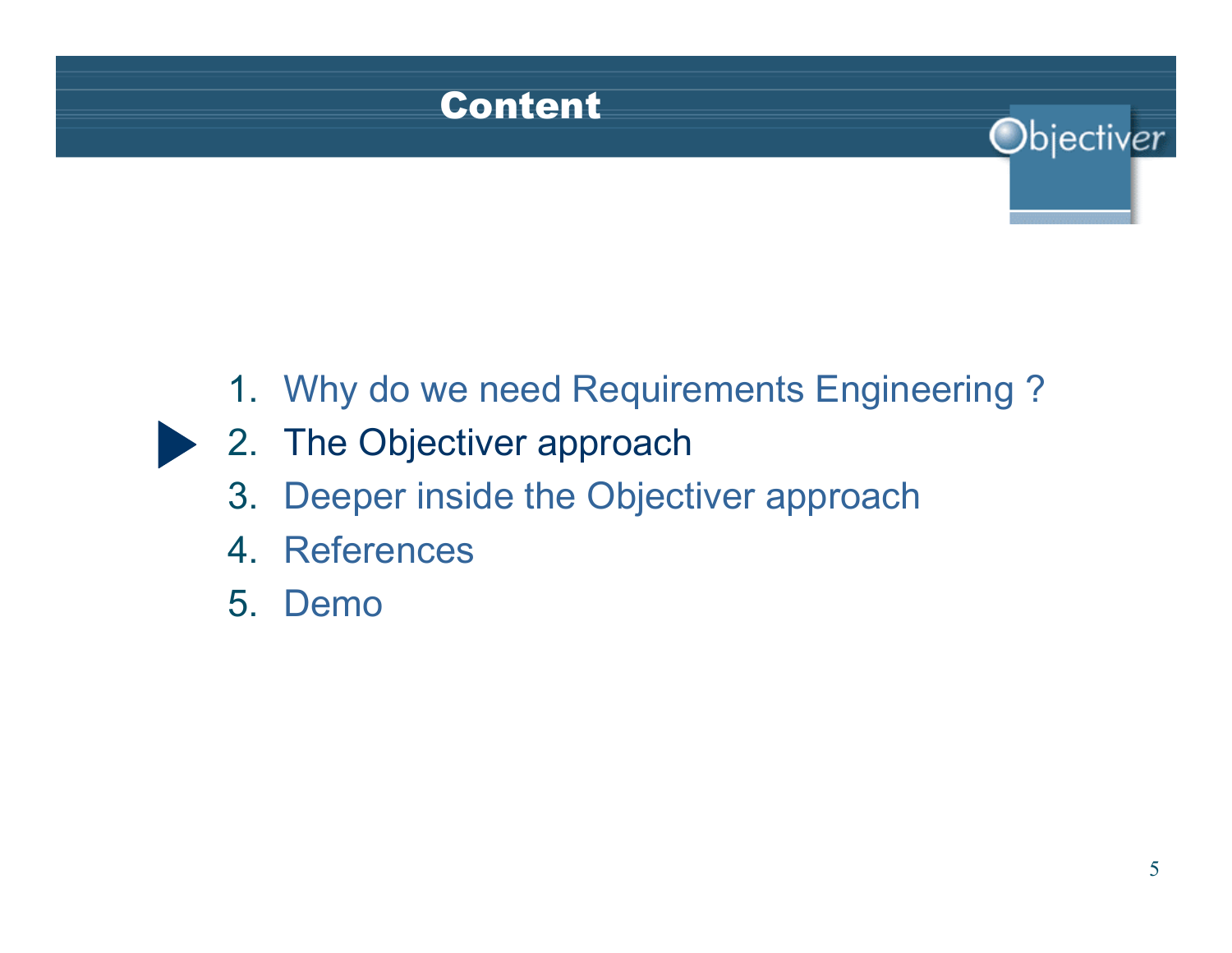#### Objectiver **goal**-driven approach to requirements engineering

Start by studying the **problem** and its **environment** rather than by specifying the solution straight away

Link the project requirements to the **business strategy**

Establish **traceability** from business processes to business goals

Find out how changes to business goals shall impact your processes and project requirements

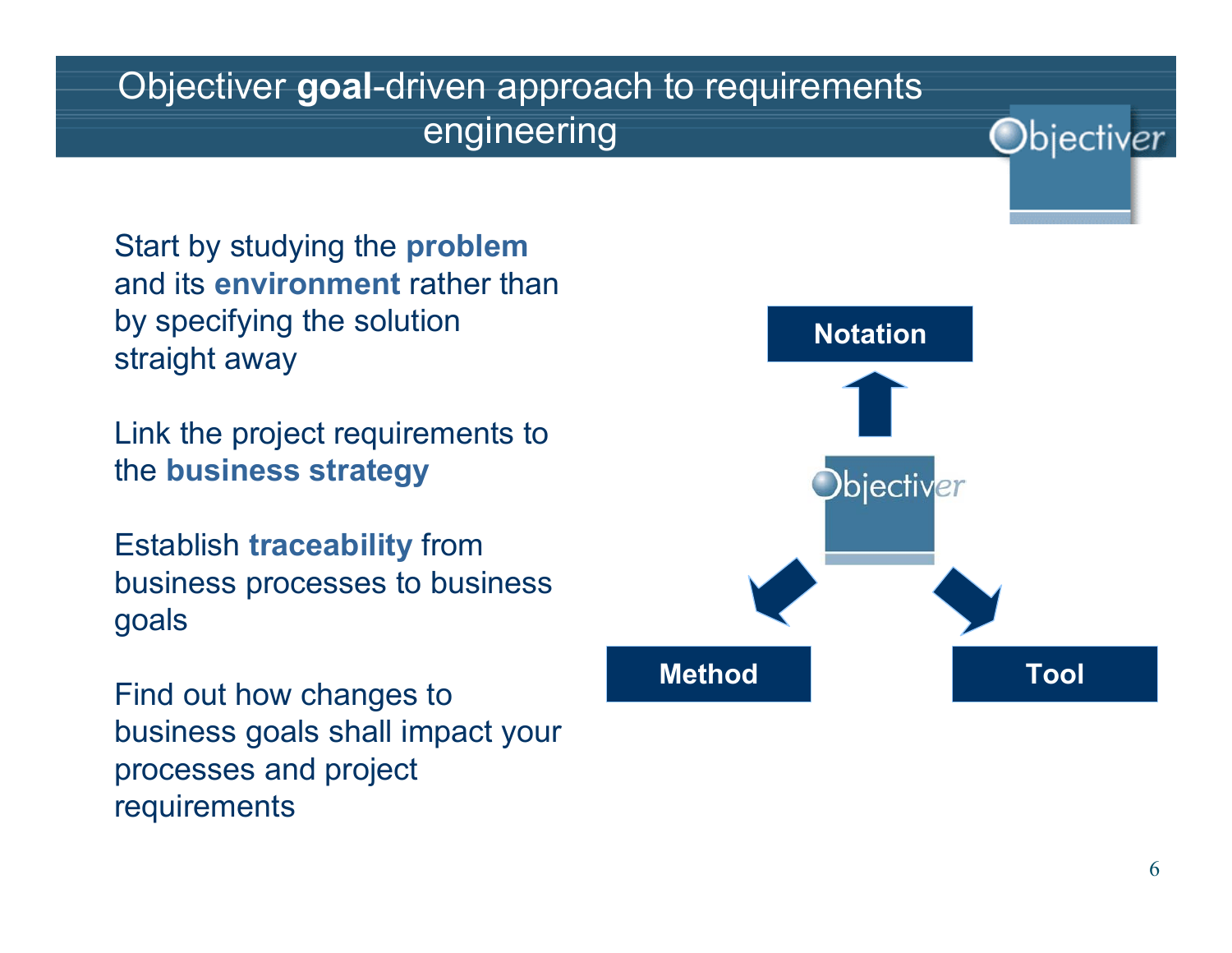#### A strong scientific background

*University of Louvain (Belgium):* **UCI** *- research* cetic CEDITI *Private company: Non-profit applied - Consulting services research organization: - Objectiver vendor - formal tools (FAUST)*

*Market*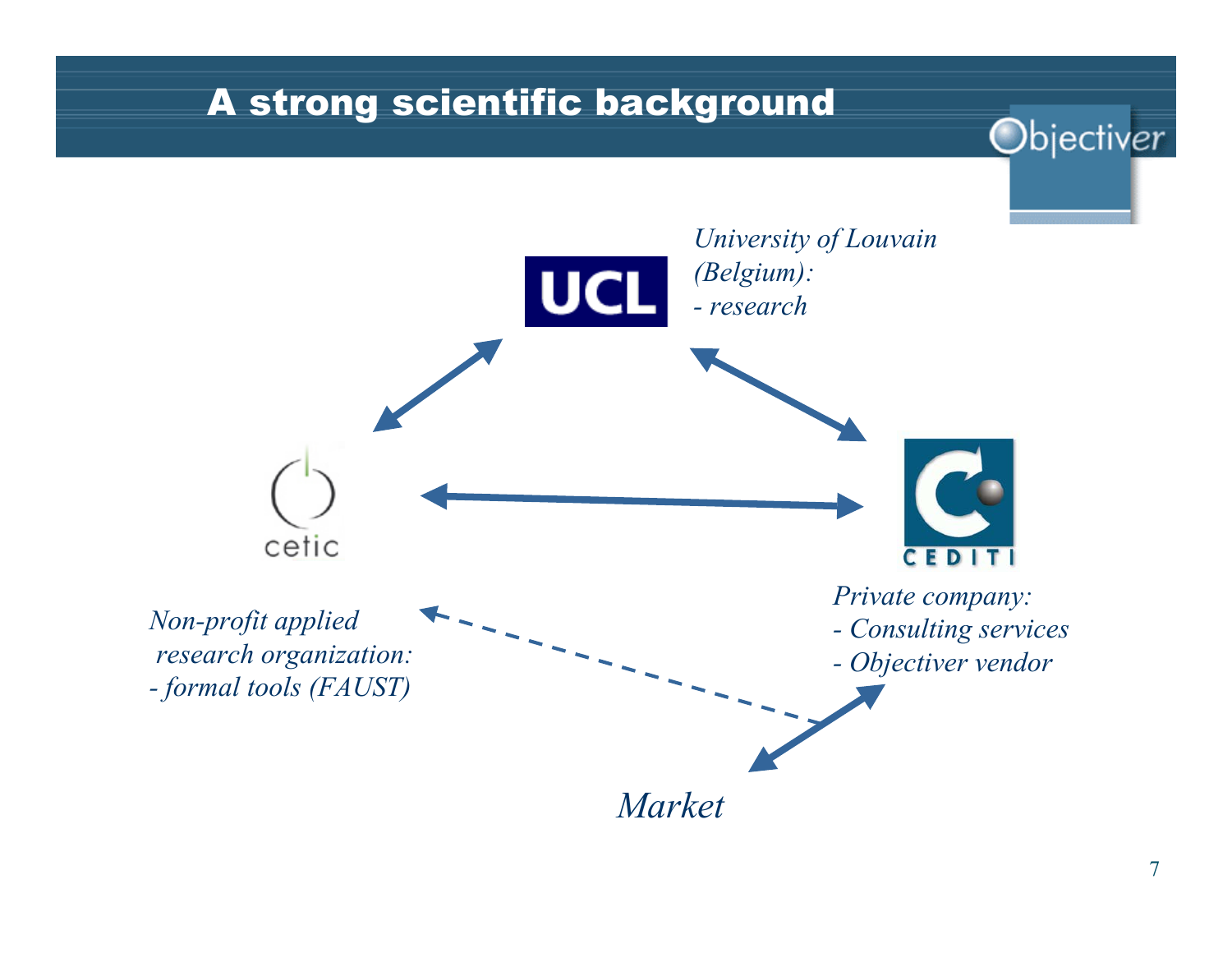

# 1. Why do we need Requirements Engineering ?

- 2. The Objectiver approach
- 3. Deeper inside the Objectiver approach
- 4. References
- 5. Demo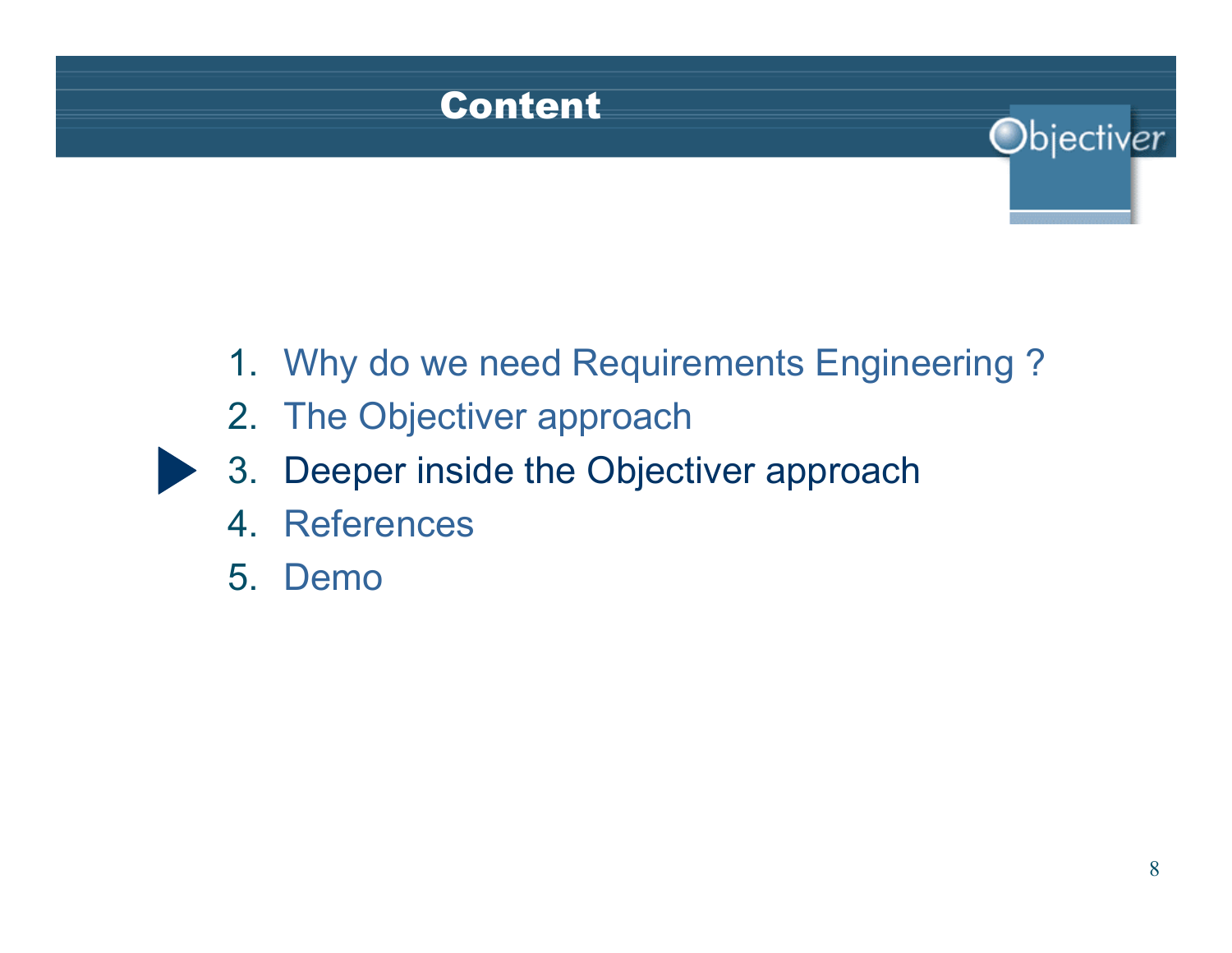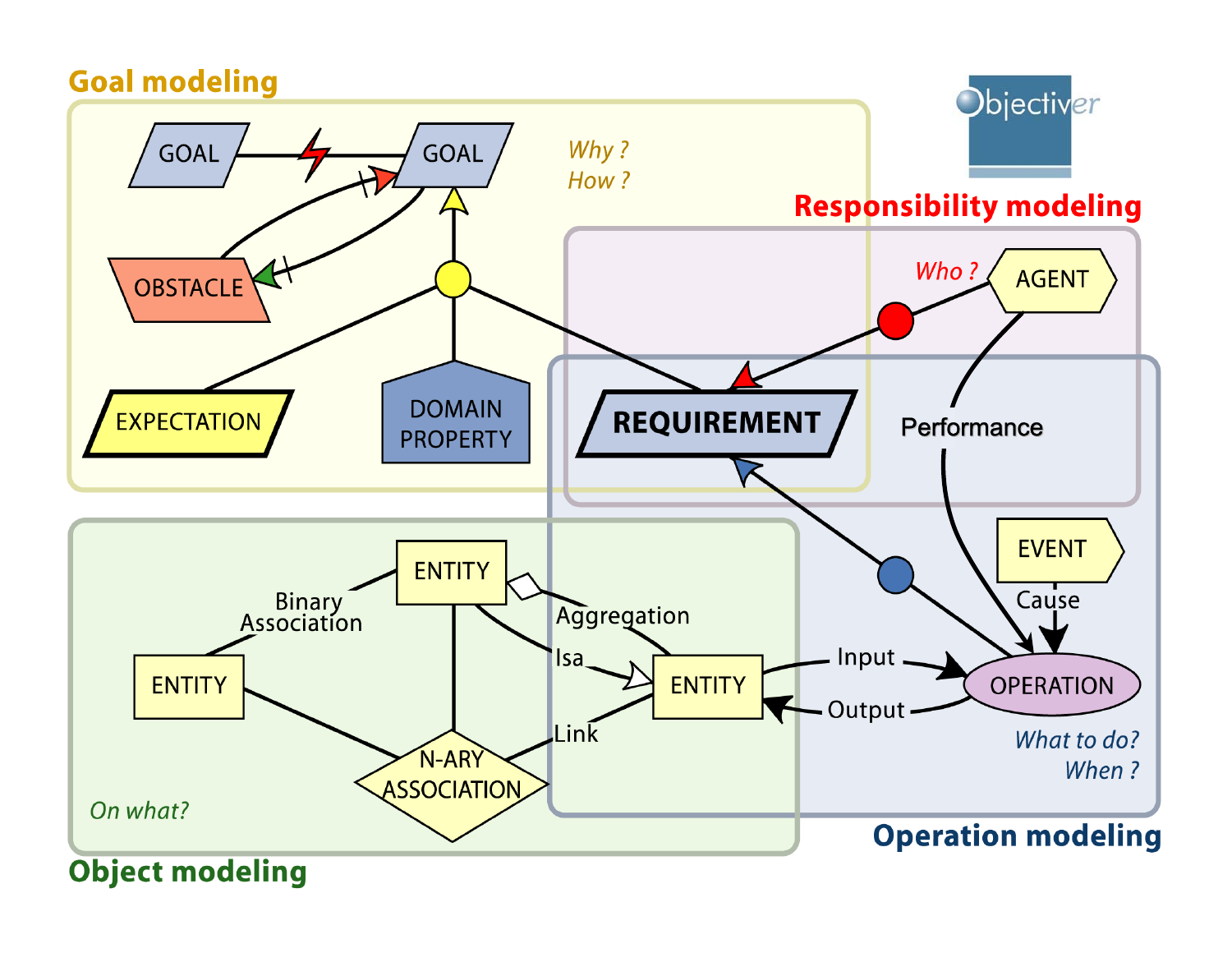# Goal Model

- 1. Identify all the goals pursued by the project stakeholders and all involved people
- 2. Link them to higher-level strategic goals
- 3. Define how goals can be achieved

The use of a highly-graphic notation facilitates:

- Talking about project requirements and goals
- Quick identification of concept interrelationships
- Validation of the model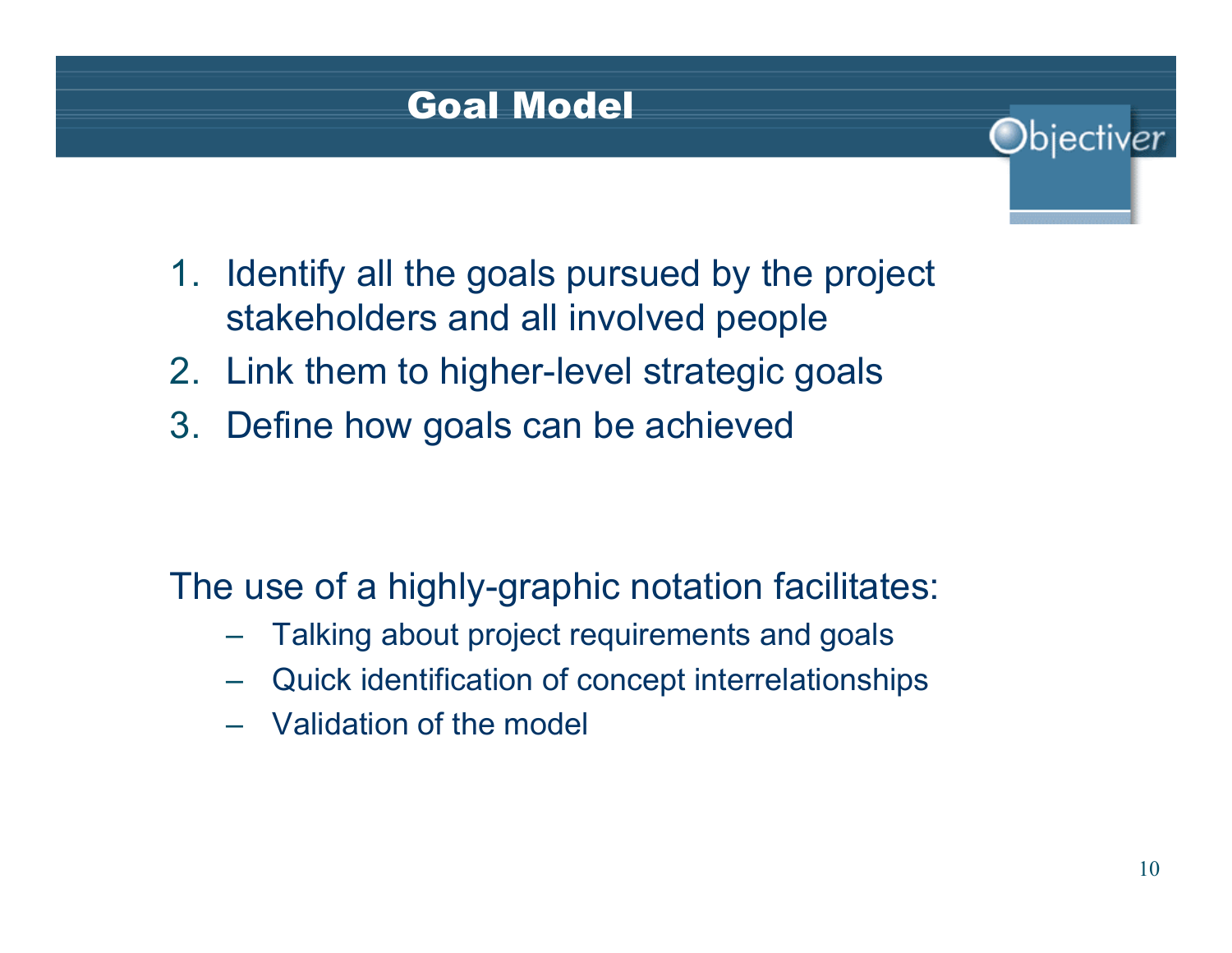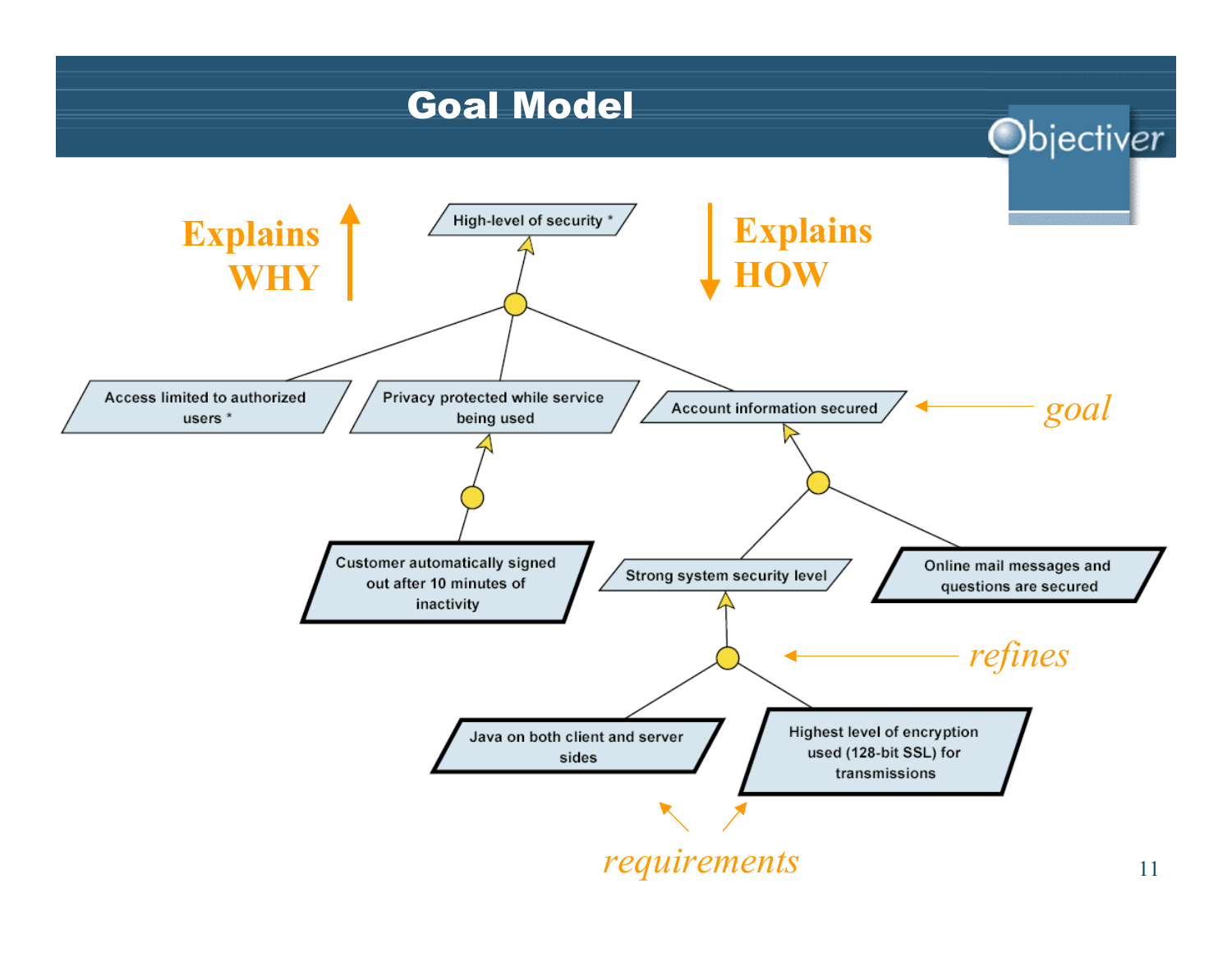# Include in your model what is to be expected from the environment (system context)

**Expectations** 

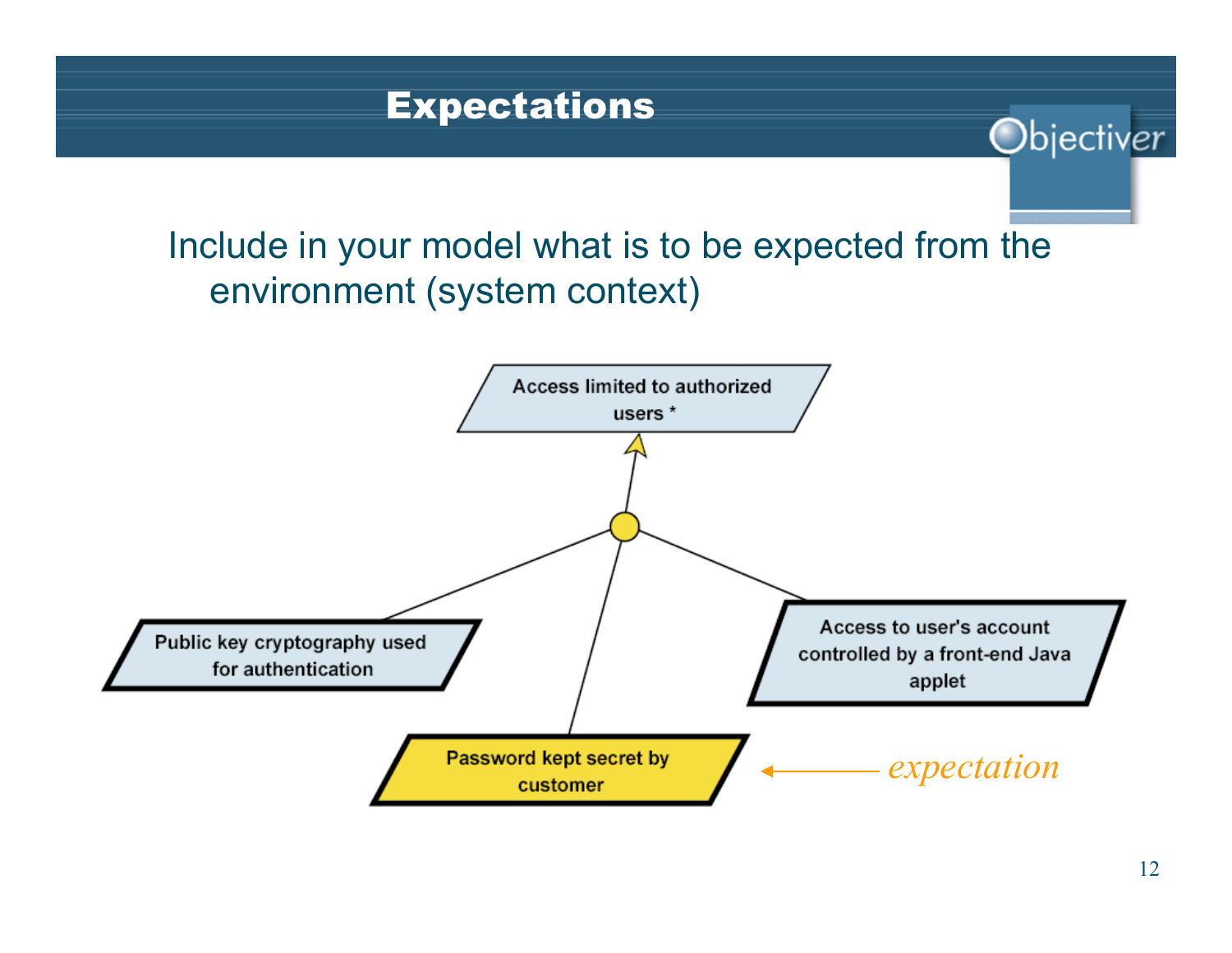# Alternatives



When alternatives are identified, further interviews and analysis shall be conducted to decide which solution shall be preferred over the other one.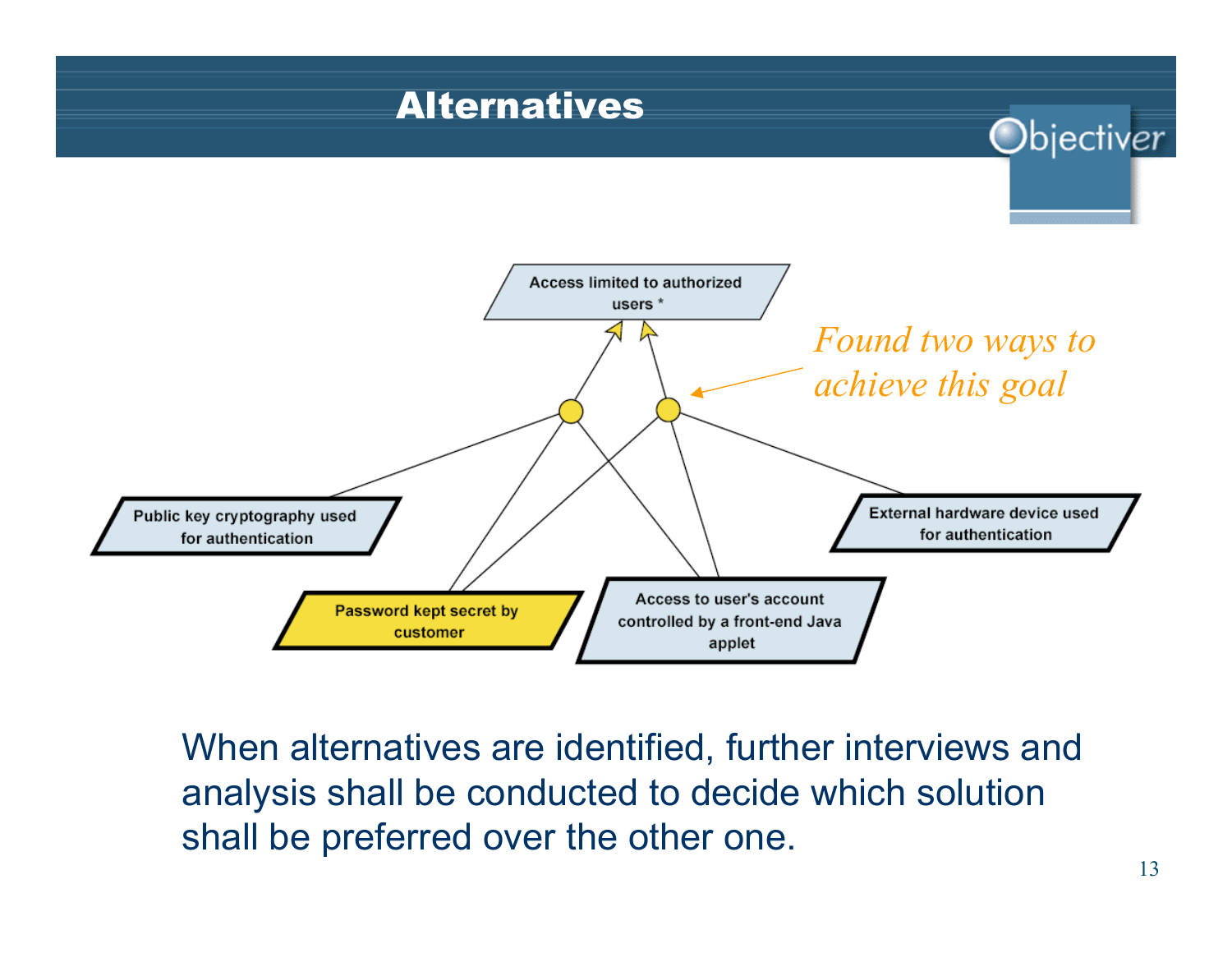# Conflicts Objectiver Some goals may conflict with each other under certain circumstances.



# *Solutions:*

- 1. Introduce new goals/requirements that shall prevent the conditions leading to the conflict from occurring
- 2. Opt for an alternate solution (if we can't live with this conflict in the system)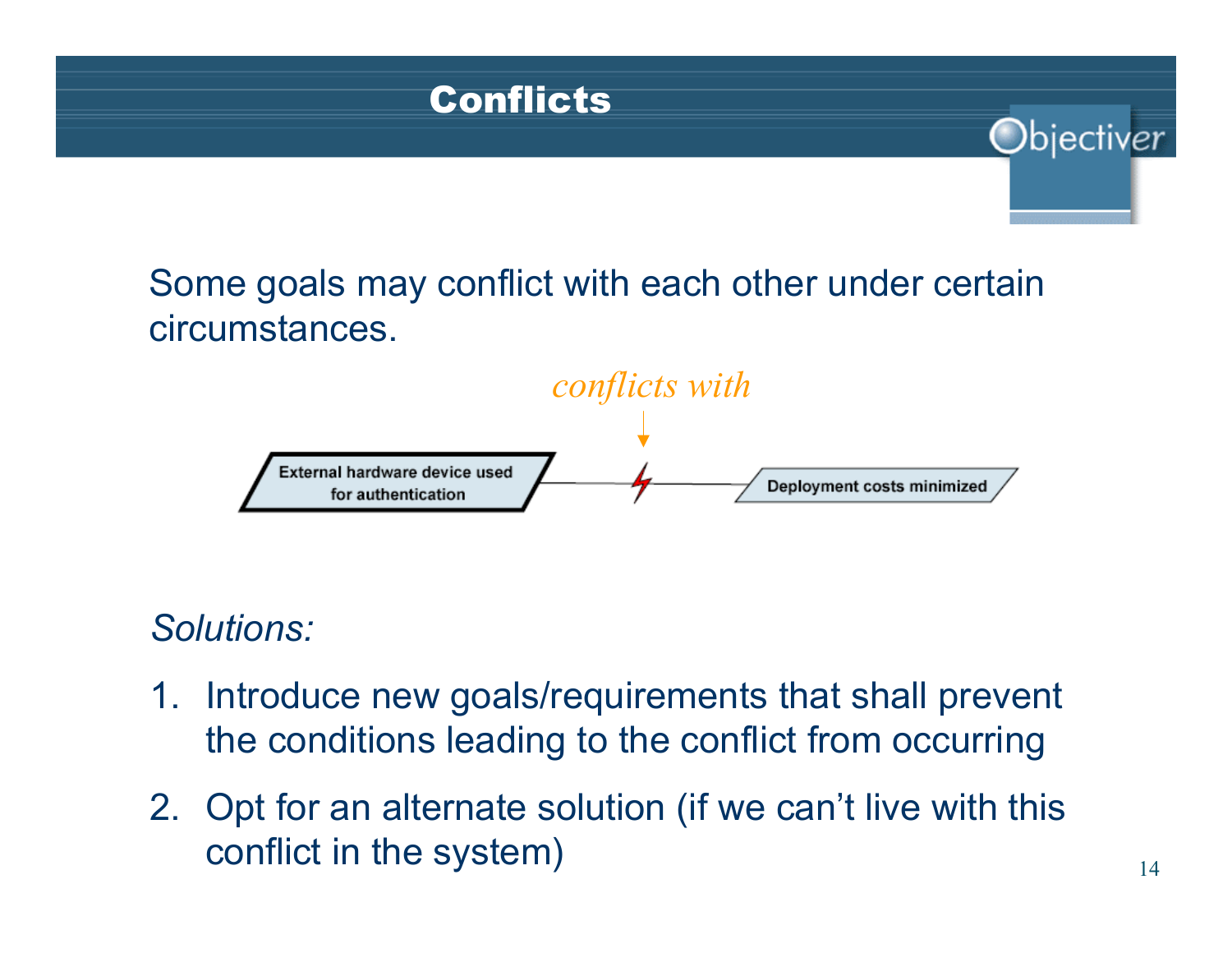#### Back to our alternative

#### The conflict is used to guide our choices between existing alternatives

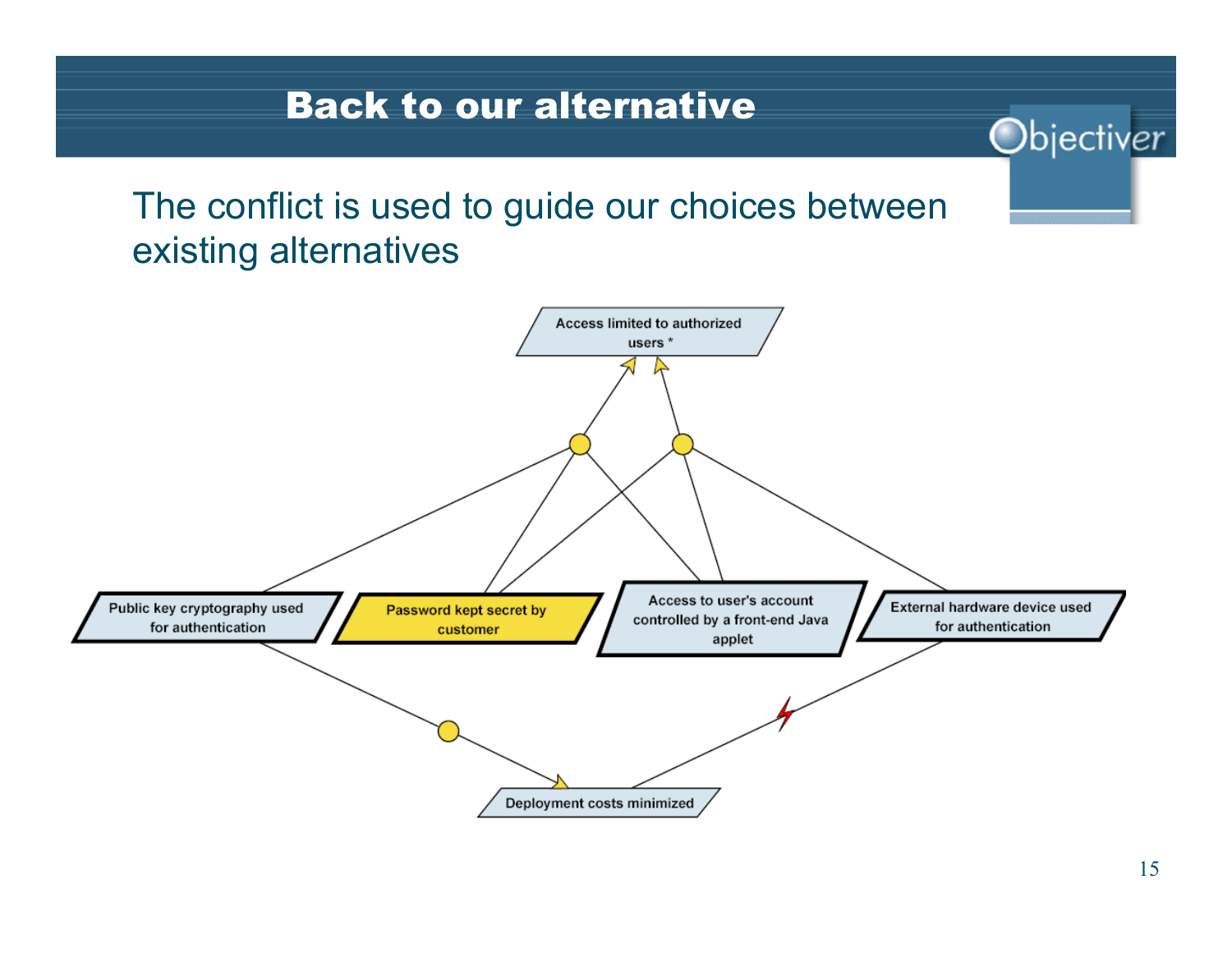#### **Obstacles**

- 1. Identify the obstacles that could prevent reaching any goal
- 2. Identify new goals/requirements that shall resolve or alleviate these obstacles

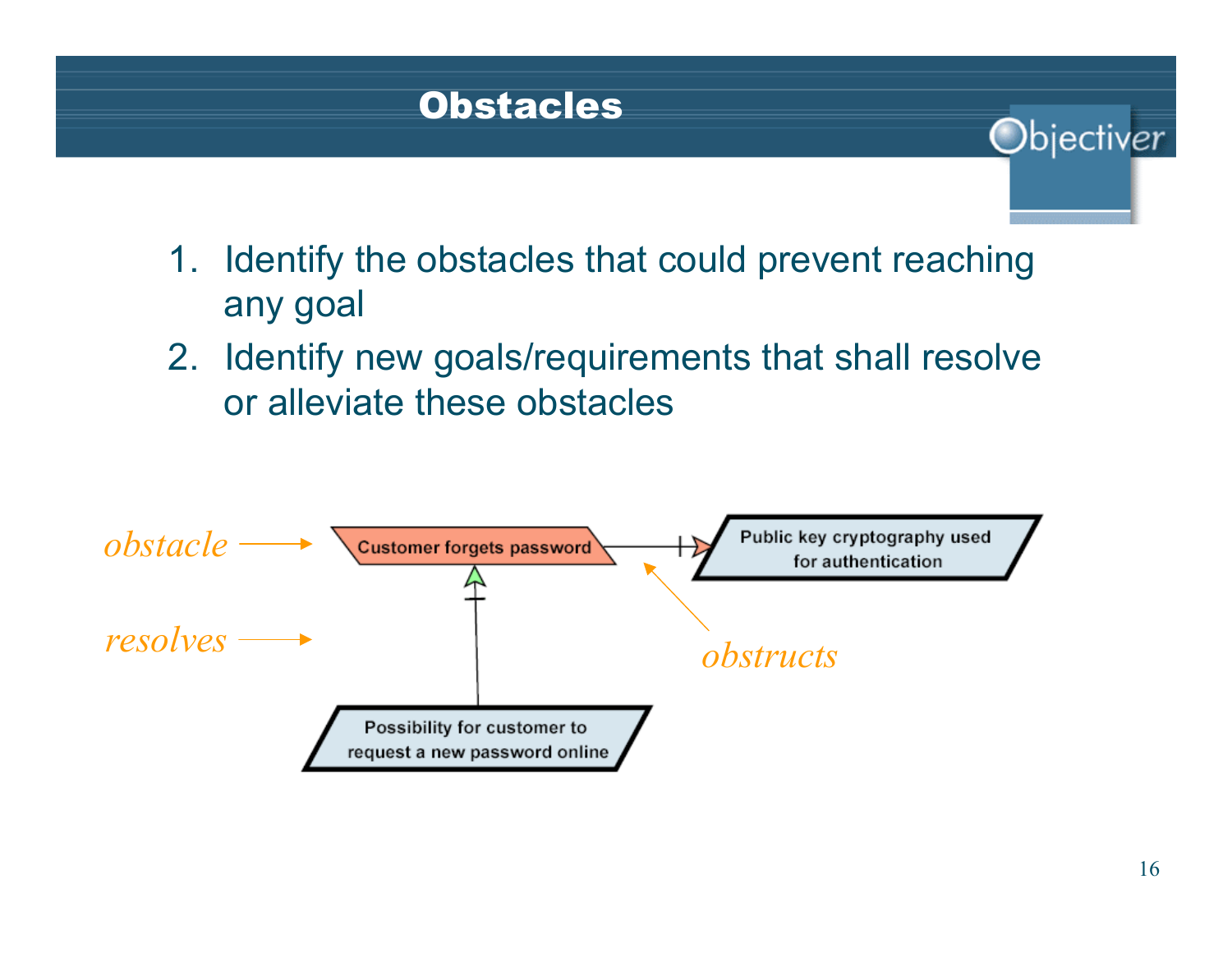#### Obstacle Analysis

1. Refine generic obstacles as more specific obstacles

Objectiver

2. Resolve the specific obstacles individually

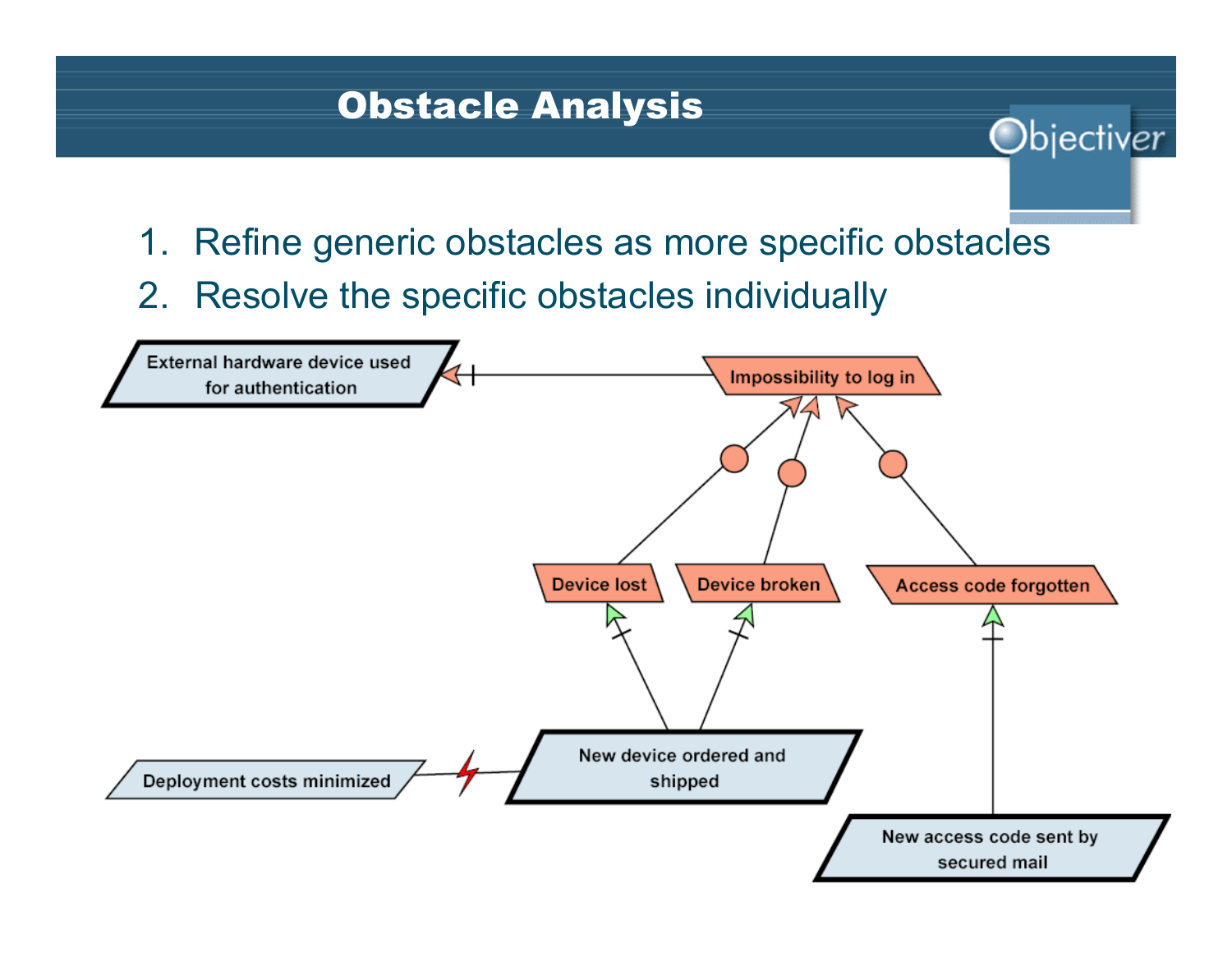#### Responsibility model

- 1. Identify agents
- 2. Assign them responsibility for the expectations and requirements identified in the goal model

Agent : a human, device or system component **system agent** : part of the system being modeled **environmental agent** : part of the system environment

Requirement : a low-level goal placed under the responsibility of a unique system agent

Expectation : assigned to an environmental agent. As such expectations cannot be enforced by the system.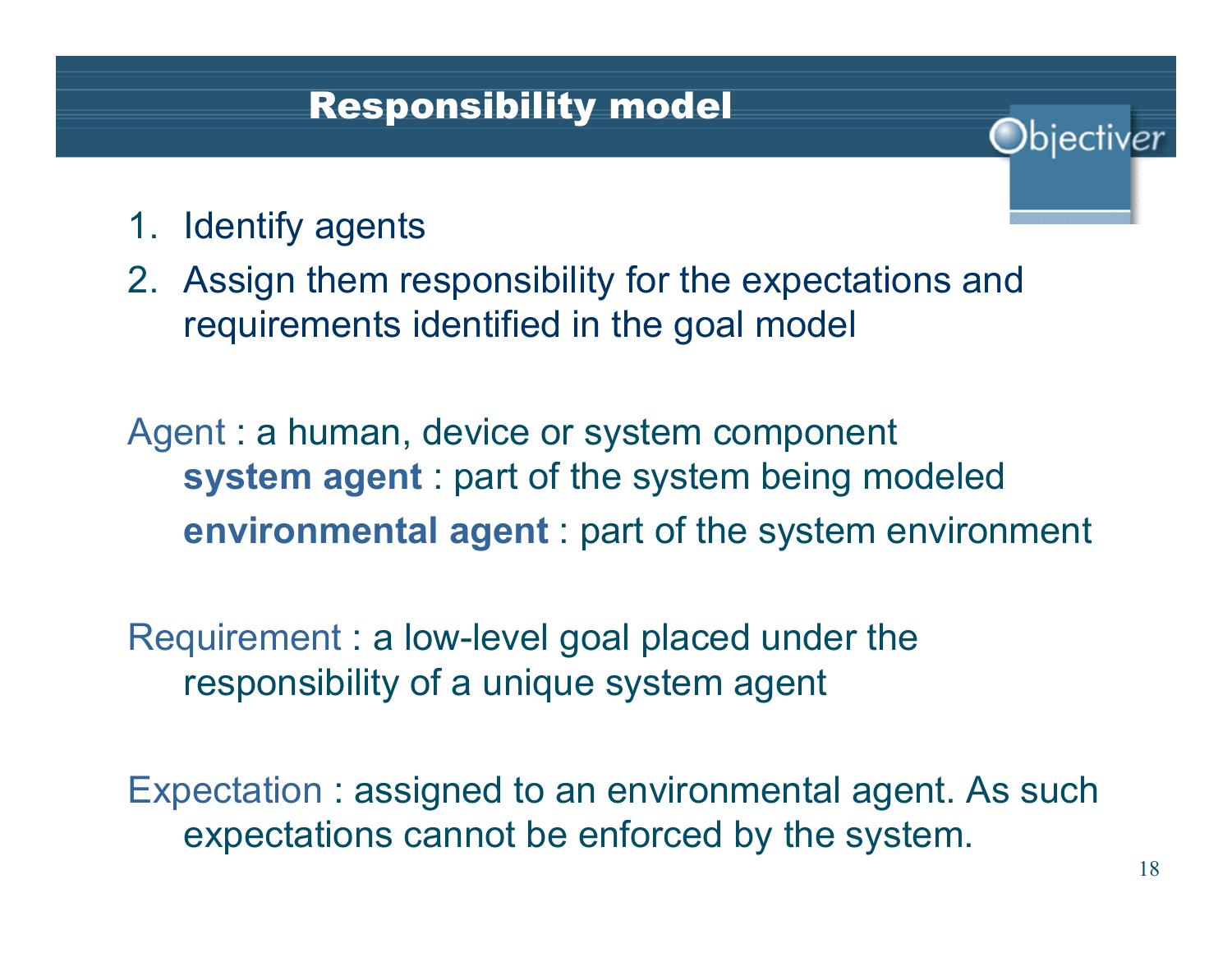# Responsibilities for *requirements* Objectiver Assign requirements to system agents**Customer automatically signed** out after 10 minutes of **Highest level of encryption** inactivity used (128-bit SSL) for transmissions *is responsible for system agent* **Security Module** Public key cryptography used for authentication Access to user's account controlled by a front-end Java applet *requirement*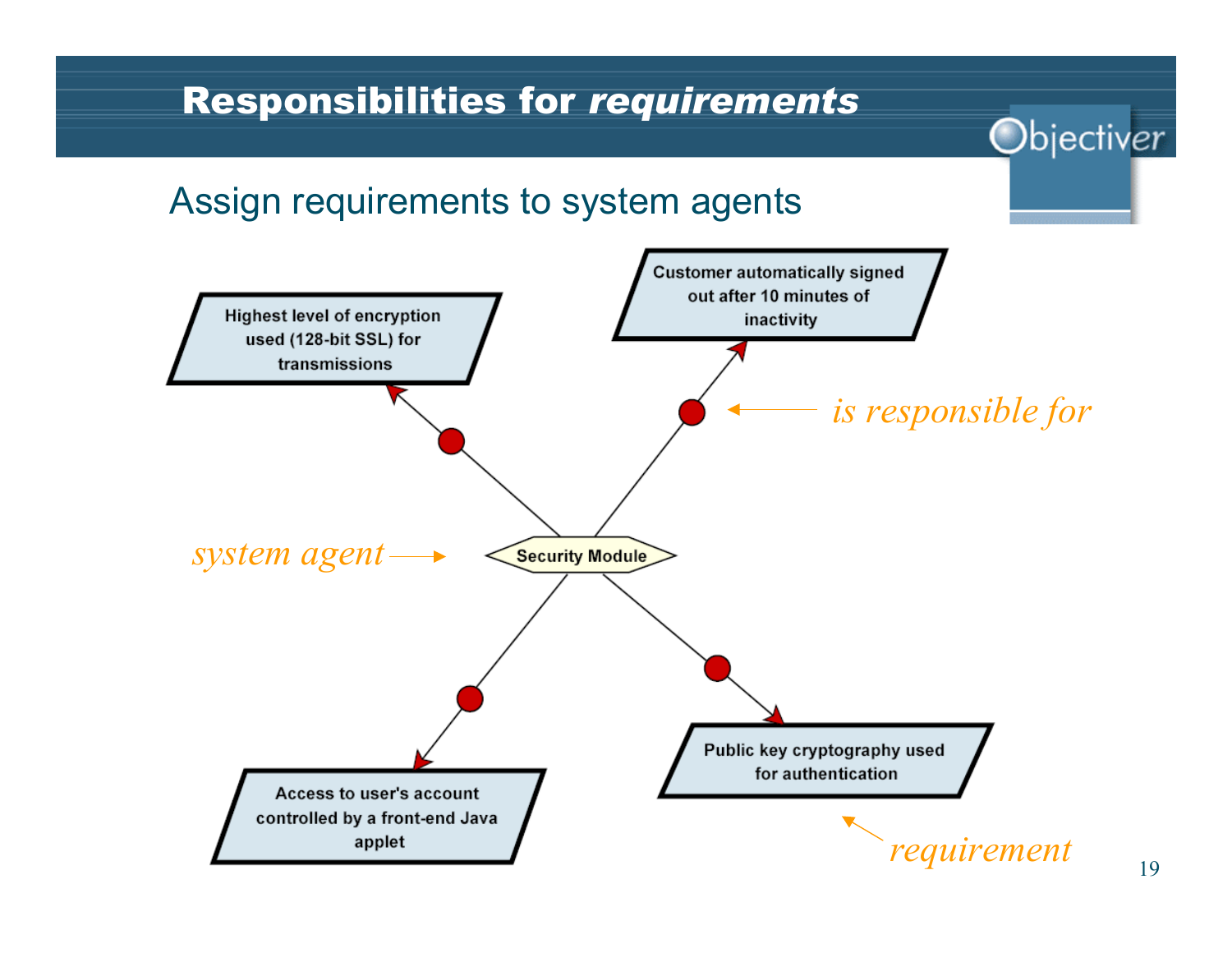#### Responsibilities for *expectations*

#### Assign expectations to environmental agents

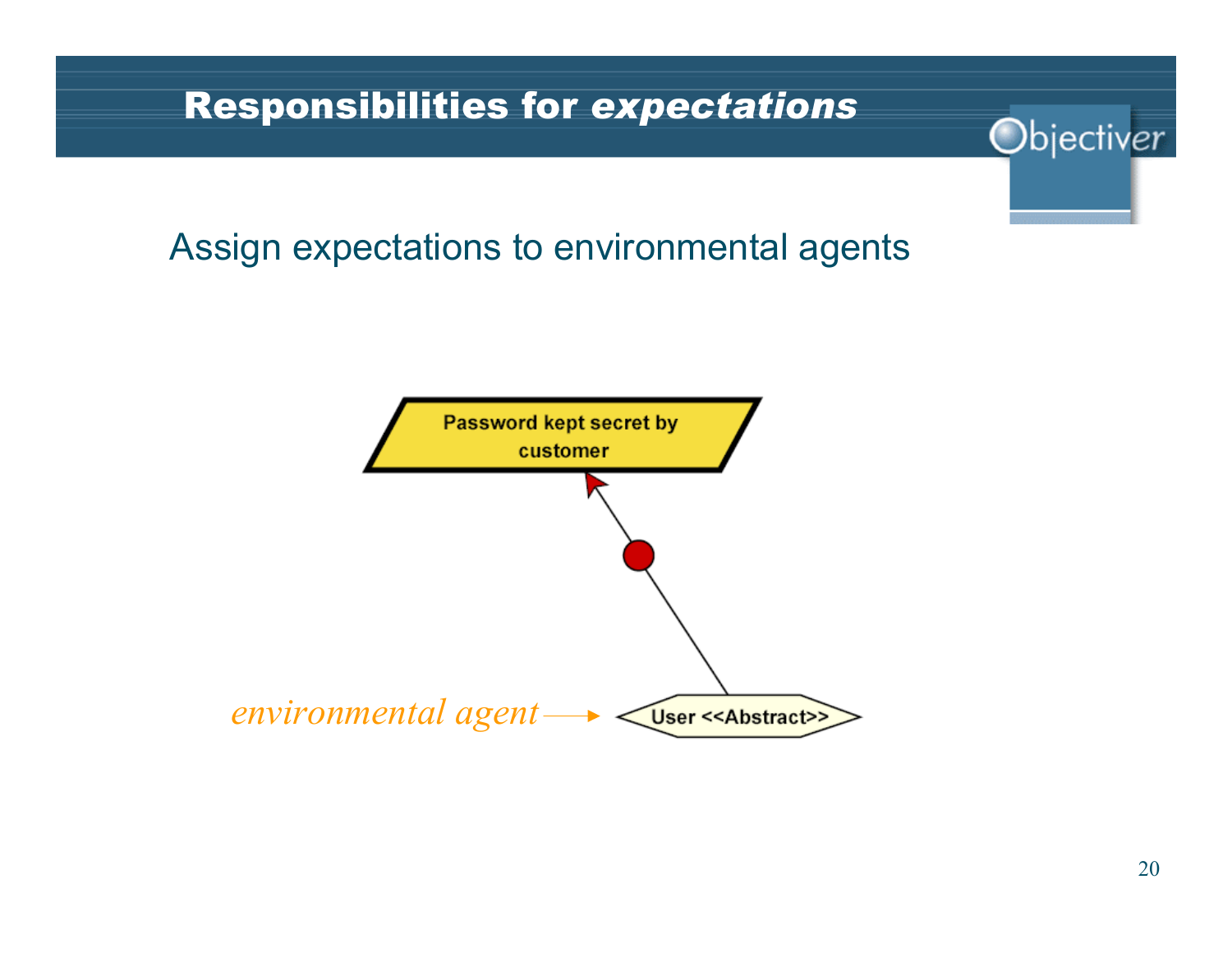

#### Model the domain objects, including entities, agents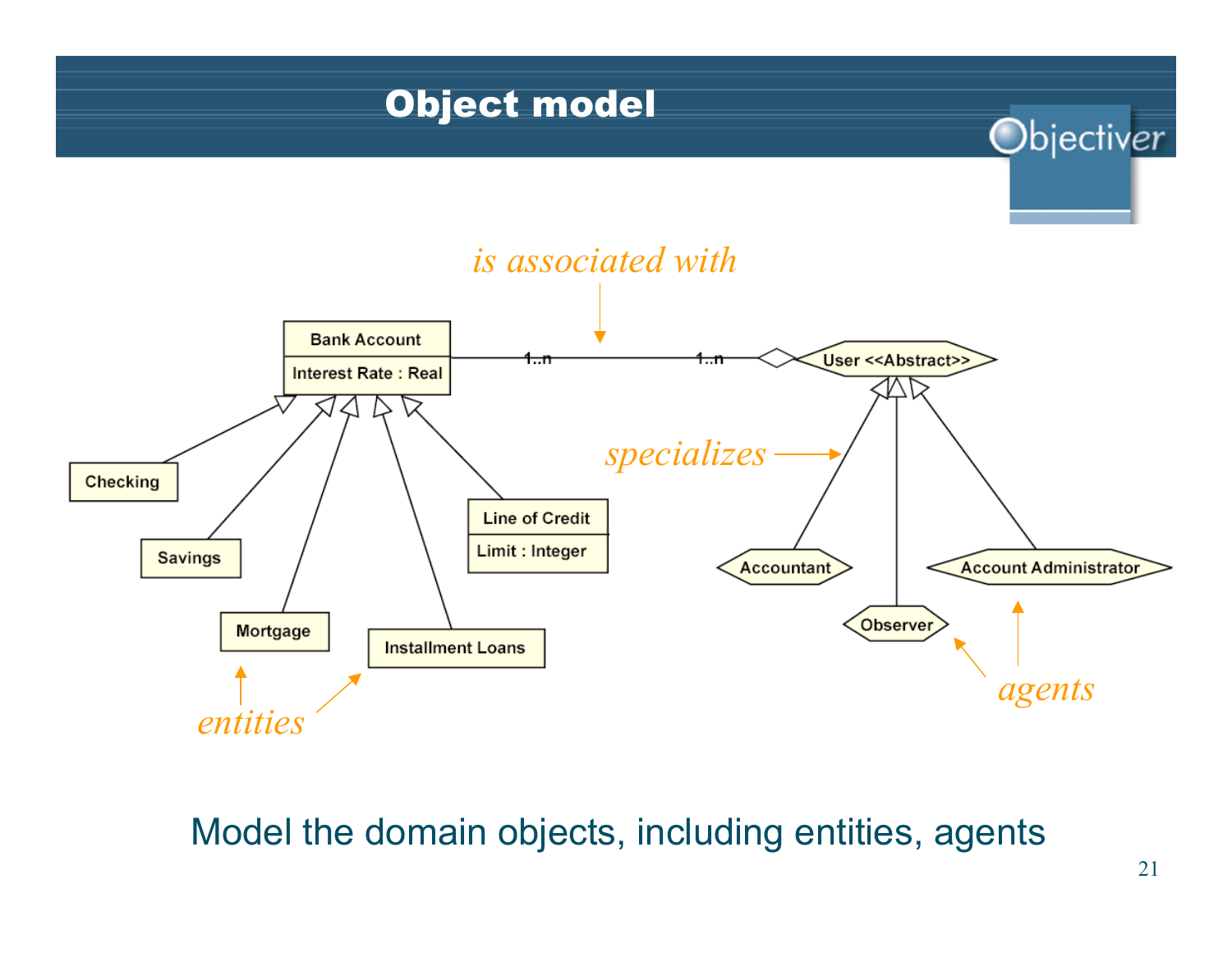# Operation Model

- Model business or system processes
- Get traceability from operations (processes) to requirements

Operation = behavior that a system agent has to adopt to meet a requirement (that he's responsible of)

Events trigger operations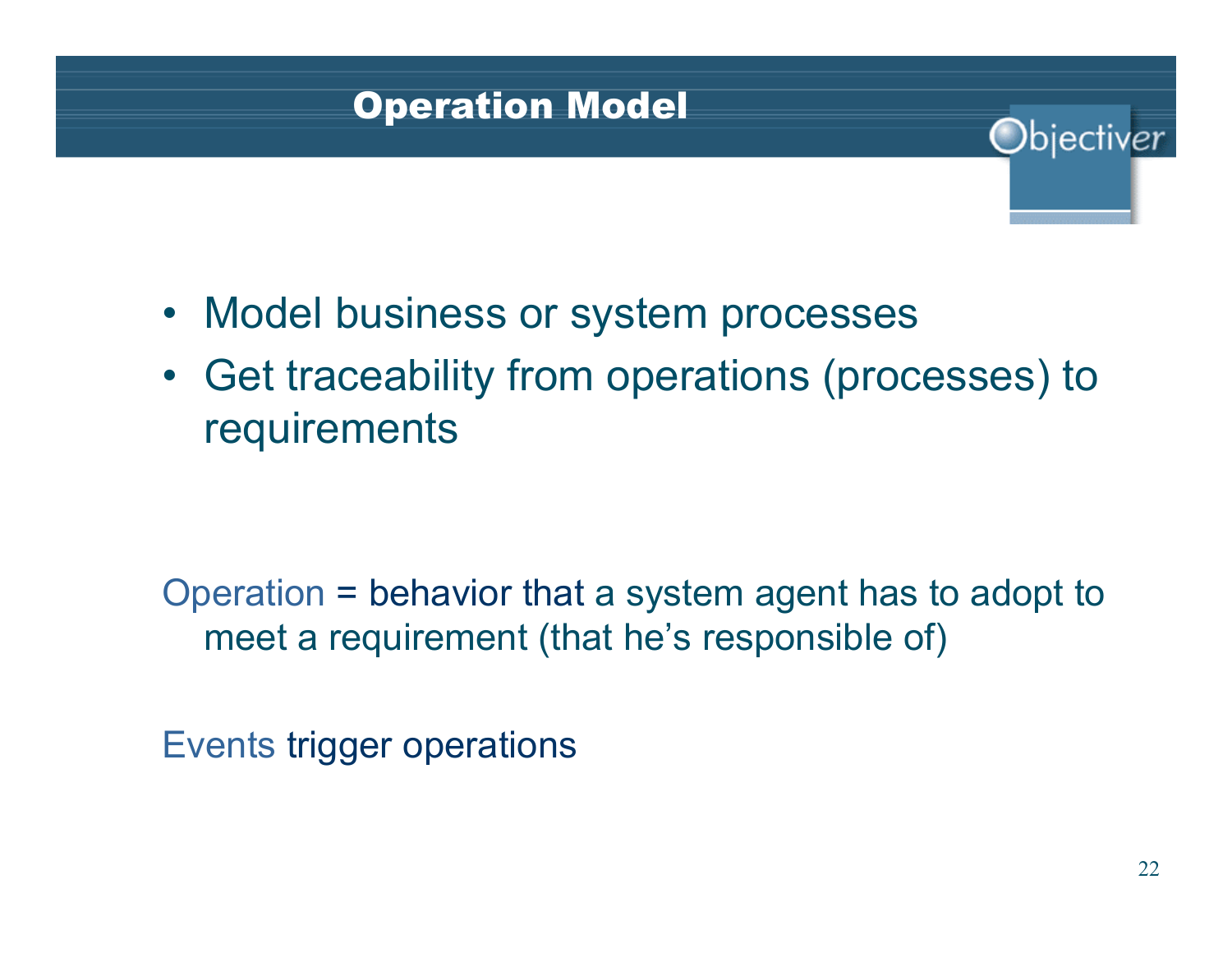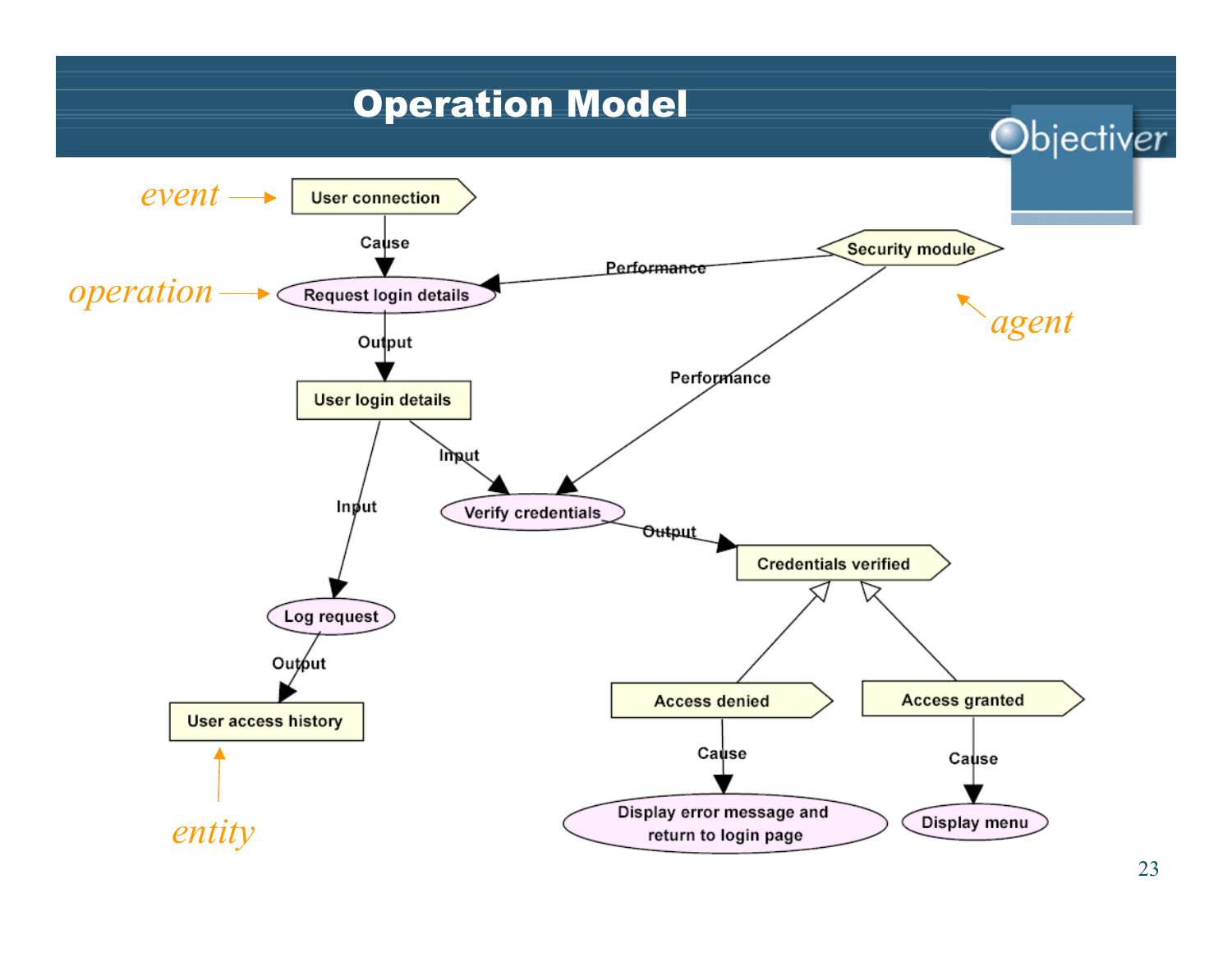#### Traceability to requirements

#### Link operations to requirements for traceability

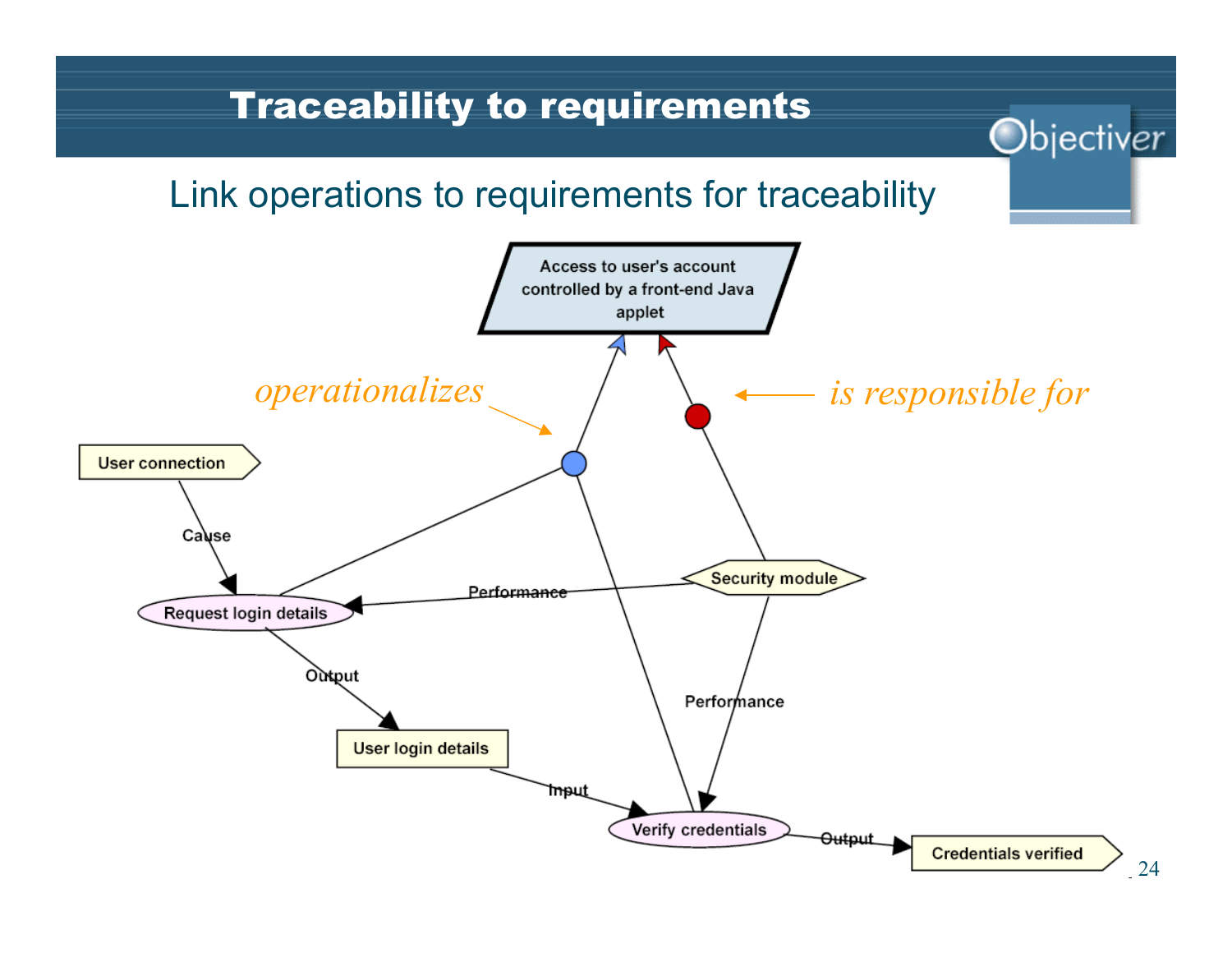### Overview

- 1. Why do we need Requirements Engineering ?
- 2. The Objectiver approach
- 3. Deeper inside the Objectiver approach
- 4. References



5. Demo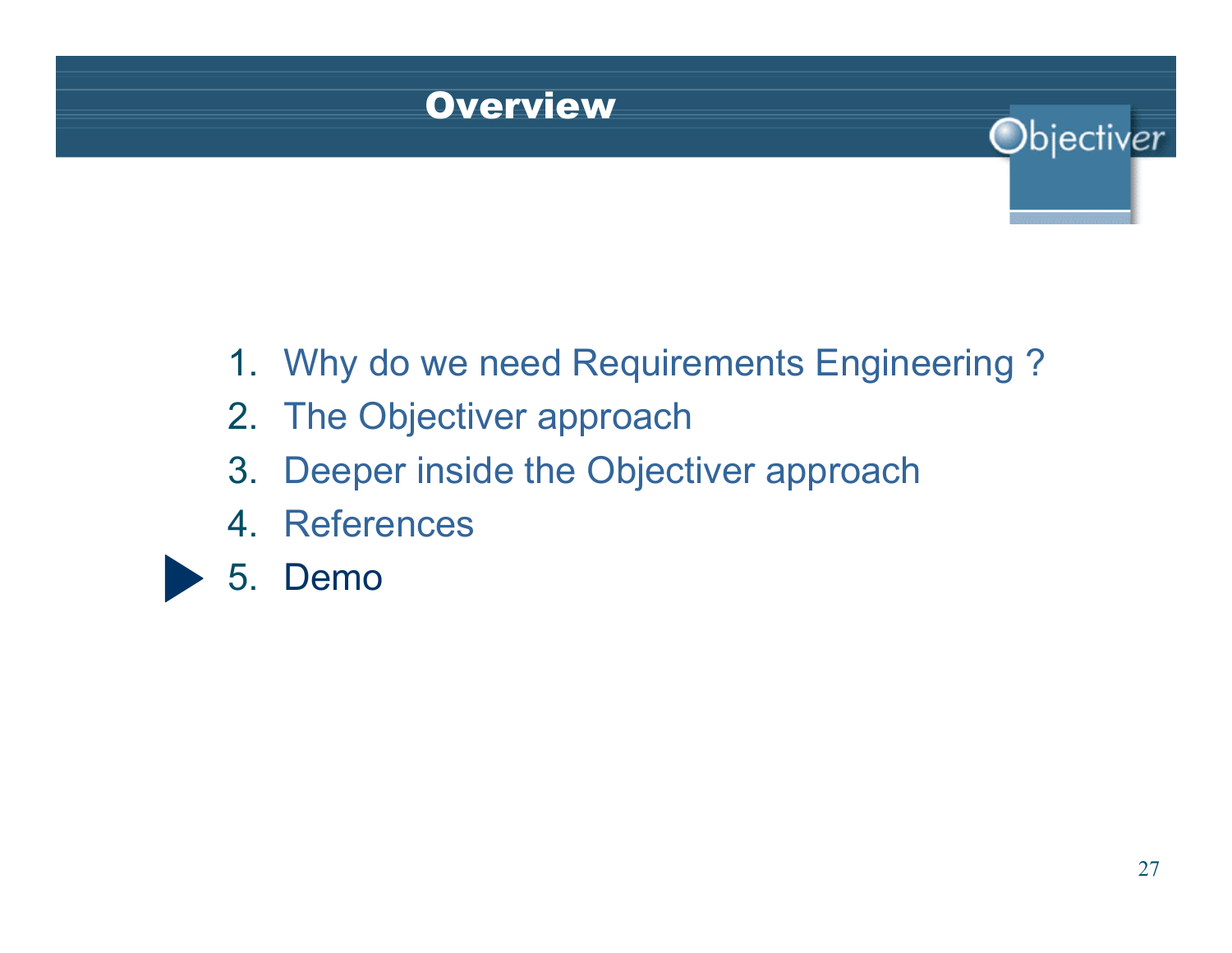#### Objectiver, the Req Eng tool

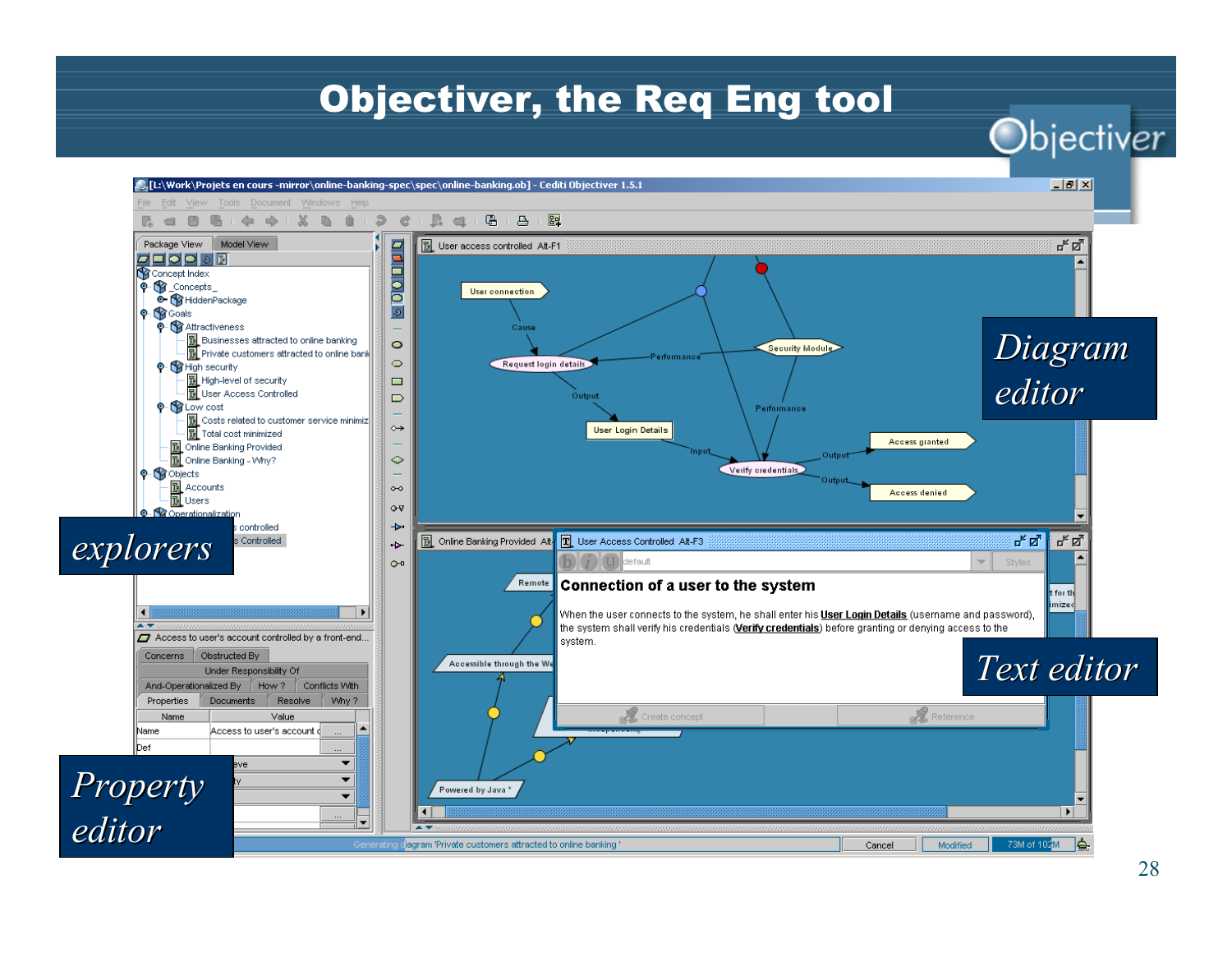#### Web Generated Documentation

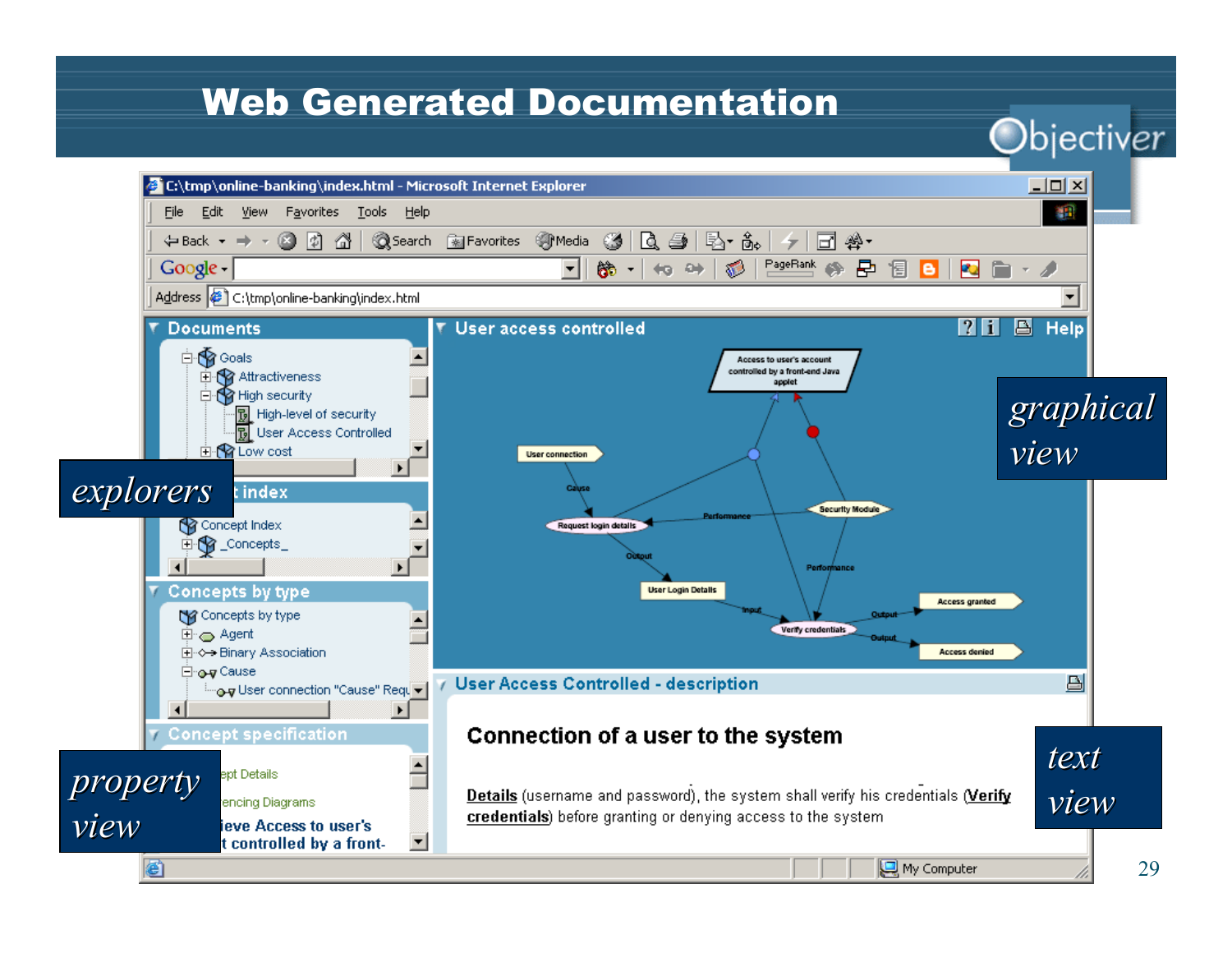## More than a simple drawing tool

- Elicit and specify requirements in a **systematic** way
- $\bullet$  Produce structured, motivated, easy to understand requirements documents
- Facilitate **communication**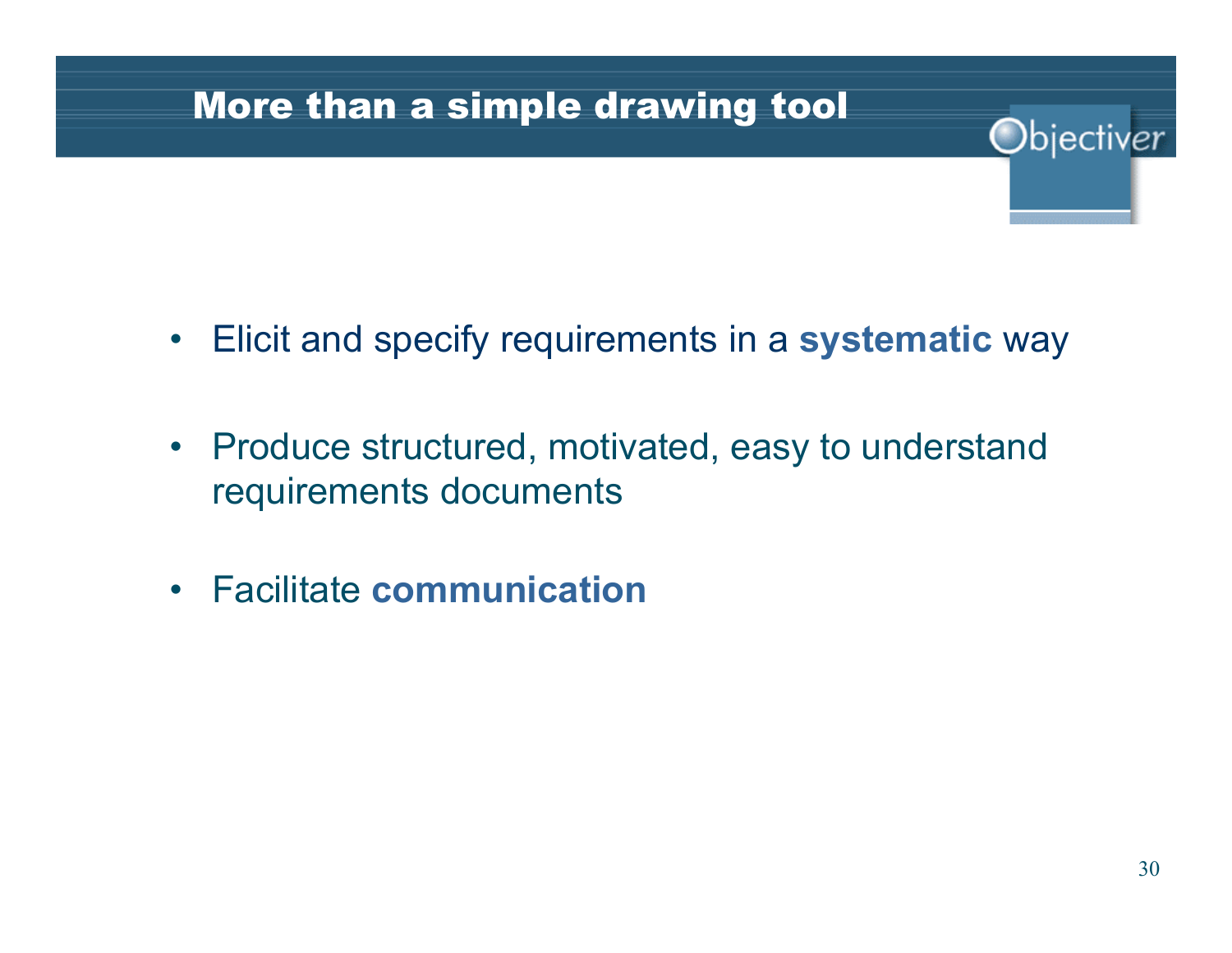

- **Calls for tender** managed more easily
- Provide **traceability** from processes to business goals
- •Highly **integrated views** on the model
- • Powerful **querying** tool (for analysis, validation & verification)